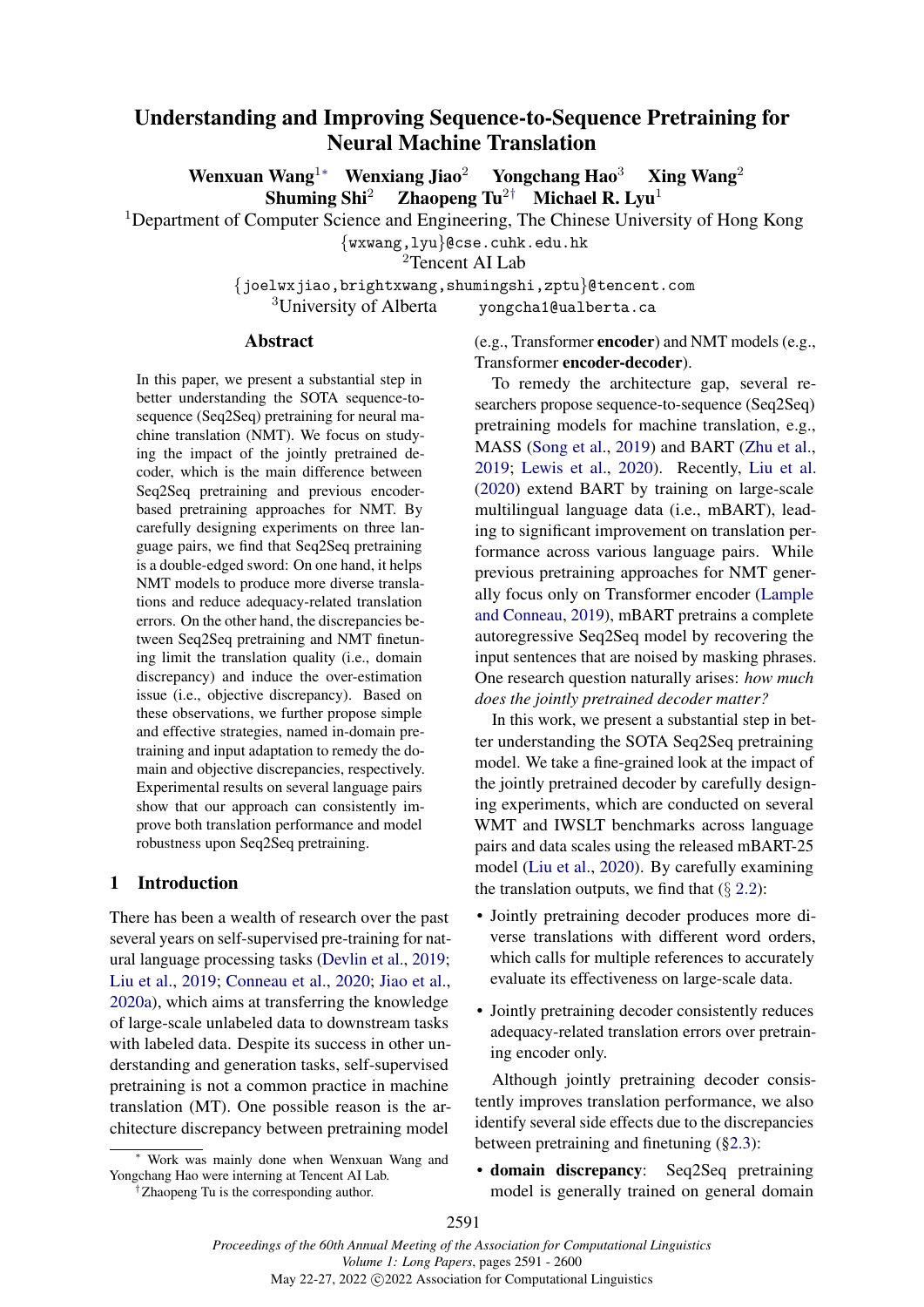data while the downstream translation models are trained on specific domains (e.g., news). The domain discrepancy requires more efforts for the finetuned model to adapt the knowledge in pretrained models to the target in-domain.

• objective discrepancy: NMT training learns to translate a sentence from one language to another, while Seq2Seq pretraining learns to reconstruct the input sentence. The objective discrepancy induces the over-estimation issue and tends to generate more hallucinations with noisy input. The over-estimation problem along with more copying translations induced by Seq2Seq pretraining [\(Liu et al.,](#page-8-8) [2021\)](#page-8-8) make it suffer from more serious beam search degradation problem.

To remedy the above discrepancies, we propose simple and effective strategies, named in-domain pretraining and input adaptation in finetuning ([§3\)](#page-5-0). In in-domain pretraining, we propose to reduce the domain shift by continuing the pretraining of mBART on in-domain monolingual data, which is more similar in data distribution with the downstream translation tasks. For input adaptation, we add noises to the source sentence of bilingual data, and combine the noisy data with the clean bilingual data for finetuning. We expect the perturbed inputs to better transfer the knowledge from pretrained model to the finetuned model. Experimental results on the benchmark datasets show that indomain pretraining improves the translation performance significantly and input adaptation enhances the robustness of NMT models. Combining the two approaches gives us the final solution to a well-performing NMT system. Extensive analyses show that our approach can narrow the domain discrepancy, particularly improving the translation of low-frequency words. Besides, our approach can alleviate the over-estimation issue and mitigate the beam search degradation problem of NMT models.

#### 2 Understanding Seq2Seq Pretraining

In this section, we conduct experiments and analyses to gain a better understanding of current Seq2Seq pretraining for NMT. We first present the translation performance of the pretrained components ([§2.2\)](#page-2-0), and then show the discrepancy between pretraining and finetuning ([§2.3\)](#page-3-0).

#### 2.1 Experimental Setup

Data. We conduct experiments on several benchmarks across language pairs, including highresource WMT19 English-German (W19 En-De, 36.8M instances), and low-resource WMT16 English-Romanian (W16 En-Ro, 610K instances) and IWSLT17 English-French (I17 En-Fr, 250K instances). To eliminate the effect of different languages, we also sample a subset from WMT19 En-De (i.e., W19 En-De (S), 610K instances) to construct a low-resource setting for ablation studies.

For the proposed *in-domain pretraining*, we collect the NewsCrawl monolingual data as the in-domain data for WMT tasks (i.e., 200M English, 200M German, and 60M Romanian), and the TED monolingual data for IWSLT tasks (i.e., 1M English and 0.9M French). Since the monolingual data from TED is rare, we expand it with pseudo in-domain data, OpenSubtitle [\(Tiedemann,](#page-9-1) [2016\)](#page-9-1), which also provides spoken languages as TED. Specifically, we use the latest 200M English subtitles and all the available French subtitles (i.e., 100M). We follow [Liu et al.](#page-8-6) [\(2020\)](#page-8-6) to use their released sentence-piece model [\(Kudo and](#page-8-9) [Richardson,](#page-8-9) [2018\)](#page-8-9) with 250K subwords to tokenize both bilingual and monolingual data. We evaluate the translation performance using the Sacre-BLEU [\(Post,](#page-8-10) [2018\)](#page-8-10).

Models. As for the pretrained models, we adopt the officially released mBART25 model [\(Liu et al.,](#page-8-6)  $2020$ <sup>1</sup>, which is trained on the large-scale CommonCrawl (CC) monolingual data in 25 languages. As a result, the vocabulary is very large in mBART25, including 250K words. mBART uses a larger Transformer model which extends both the encoder and decoder of Transformer-Big to 12 layers. We use the parameters of either encoder or encoder-decoder from the pretrained mBART25 for finetuning. Then, in the following section, we use pretrained encoder, and pretrained encoderdecoder for short. We follow the officially recommended finetuning setting with dropout of 0*.*3, label smoothing of 0*.*2, and warm-up of 2500 steps. We finetune on the high-resource task for 100K steps and the low-resource tasks for 40K steps, respectively.

We also list the results of vanilla Transformer without pretraining as baseline. The vocabulary is built on the bilingual data, hence is much smaller (e.g., En-De 44K) than mBART25. Specifically, for high-resource tasks we train 6L-6L Transformer-Big with 460K tokens per batch for 30K steps, and

<span id="page-1-0"></span><sup>1</sup> [https://github.com/pytorch/fairseq/](https://github.com/pytorch/fairseq/tree/main/examples/mbart) [tree/main/examples/mbart](https://github.com/pytorch/fairseq/tree/main/examples/mbart)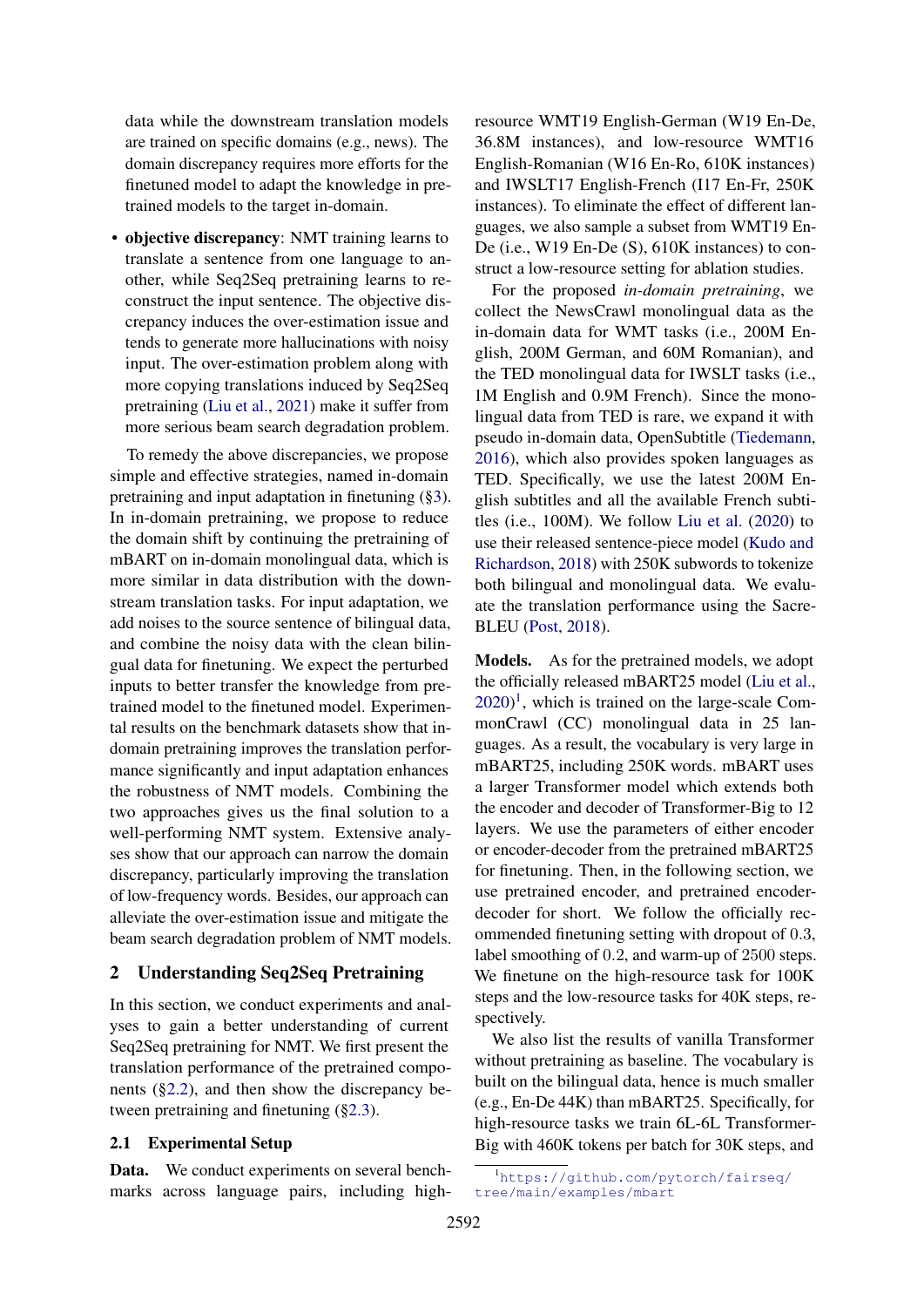<span id="page-2-1"></span>

| Pretraining |  |          |                    |      | W19 En-De W19 En-De $(S)$ W16 En-Ro I17 En-Fr           |                                        |               |                             |               |              |
|-------------|--|----------|--------------------|------|---------------------------------------------------------|----------------------------------------|---------------|-----------------------------|---------------|--------------|
| Model       |  |          |                    |      | <i>Enc</i> Dec $\Rightarrow$ $\Leftarrow$ $\Rightarrow$ | $\Leftarrow$                           | $\Rightarrow$ | $\Leftarrow$                | $\Rightarrow$ | $\Leftarrow$ |
|             |  |          |                    |      |                                                         | <b>no pretrain</b> 39.6 41.0 29.7 30.1 | 34.5 34.3     |                             | 37.3          | 38.0         |
|             |  |          | $\times$ 39.4 40.1 |      |                                                         | 26.7 27.1                              | 30.0          | 29.6                        | 35.3          | 35.1         |
| mBART       |  | $\times$ | 40.8               | 41.1 |                                                         | $31.7$ 33.5                            | 35.0          | 35.6                        | 38.4 38.4     |              |
|             |  |          | $40.8$ 41.4        |      |                                                         | $35.3$ 35.7                            |               | $37.1$ $37.4$ $39.2$ $40.2$ |               |              |

Table 1: BLEU scores on MT benchmarks. "Enc:x, Dec:x" represents that we use only the pre-trained embeddings for fair comparisons, and we highlight performance improvement over this setting in red color.

for low-resource tasks we train 6L-6L Transformer-Base with 16K tokens per batch for 50K steps.

#### <span id="page-2-0"></span>2.2 Impact of Jointly Pretrained Decoder

The main difference of Seq2Seq pretraining models (e.g., mBART) from previous pretraining models (e.g., BERT and XLM-R) lies in whether to train the decoder together. In this section, we investigate the impact of the jointly pretrained decoder in terms of BLEU scores, and provide some insights on where the jointly pretrained decoder improves performance.

Translation Performance. Table [1](#page-2-1) lists the BLEU scores of pretraining different components of NMT models, where we also include the results of NMT models trained on the datasets from scratch ("no pretrain"). For fair comparisons, we use the same vocabulary size for all variants of pretraining NMT components. We use the pretrained word embedding for the model variant with randomly initialized encoder-decoder ("Enc:x, Dec:×"), which makes it possible to train 12L-12L NMT models on the small-scale datasets. Accordingly, the results of ("Enc:×, Dec:×") is worse than the "no pretrain" model due to the larger vocabulary (e.g., 250K vs. 44K) that makes the model training more difficult.

Pretraining encoder only ("Enc: $\checkmark$ , Dec: $\checkmark$ ") significantly improves translation performance, which is consistent with the findings in previous studies [\(Zhu et al.,](#page-9-0) [2019;](#page-9-0) [Weng et al.,](#page-9-2) [2020\)](#page-9-2). We also conduct experiments with the pretrained encoder XLM-R [\(Conneau et al.,](#page-8-2) [2020\)](#page-8-2), which achieves comparable performance as the mBART encoder (see Appendix [A.1\)](#page-0-1). For fair comparisons, we only use the mBART encoder in the following sections. Encouragingly, jointly pretraining decoder can further improve translation performance, although the improvement is not significant on the large-scale

<span id="page-2-2"></span>

| Src                     | Sie bezichtigt die Erwachsenen Kinderhandel zu<br>betreiben. |  |  |  |  |  |
|-------------------------|--------------------------------------------------------------|--|--|--|--|--|
| Ref                     | She accuses the adults of child trafficking.                 |  |  |  |  |  |
|                         | Large-Scale Data                                             |  |  |  |  |  |
| no pre.                 | It accuses (the) adults of children trafficking.             |  |  |  |  |  |
| (x, x)                  | It accuses (the) adults of children trafficking.             |  |  |  |  |  |
| $(\sqrt{, x})$          | She accuses the adults of children trafficking.              |  |  |  |  |  |
| $(\sqrt{}, \sqrt{})$    | She accuses the adults of trafficking in children.           |  |  |  |  |  |
| <b>Small-Scale Data</b> |                                                              |  |  |  |  |  |
| no pre.                 | It accuses the adults to trade children.                     |  |  |  |  |  |
| (x, x)                  | It requires adult trafficking on children.                   |  |  |  |  |  |
| $(\sqrt{, x})$          | It accuses (the) adults of children trafficking.             |  |  |  |  |  |
| $(\sqrt{}, \sqrt{})$    | She accuses the adults of trafficking in children.           |  |  |  |  |  |

Table 2: Translation examples on WMT19 De $\Rightarrow$ En test set. The translation errors are highlighted in red and changes of word order are highlighted in blue.

WMT19 En-De data. These results seem to provide empirical support for the common cognition – pretraining is less effective on large-scale data. However, we have some interesting findings of the generated outputs, which may draw different conclusions. To eliminate the effect of language and data bias, we use the full set and sampled subset of WMT19 De $\Rightarrow$ En data as representative large-scale and small-scale data scenarios.

Table [2](#page-2-2) shows some translation examples. Firstly, jointly pretraining decoder can produce good translations that are different in the word order from the ground-truth reference (e.g., "trafficking in children" vs. "child trafficking"), thus are assigned low BLEU scores. This may explain why jointly pretraining decoder only marginally improves performance on large-scale data. Secondly, jointly pretraining decoder can reduce translation errors, especially on small-scale data (e.g., correct the mistaken translation of "*It*" to "*She*"). We empirically validate the above two findings in the following experiments.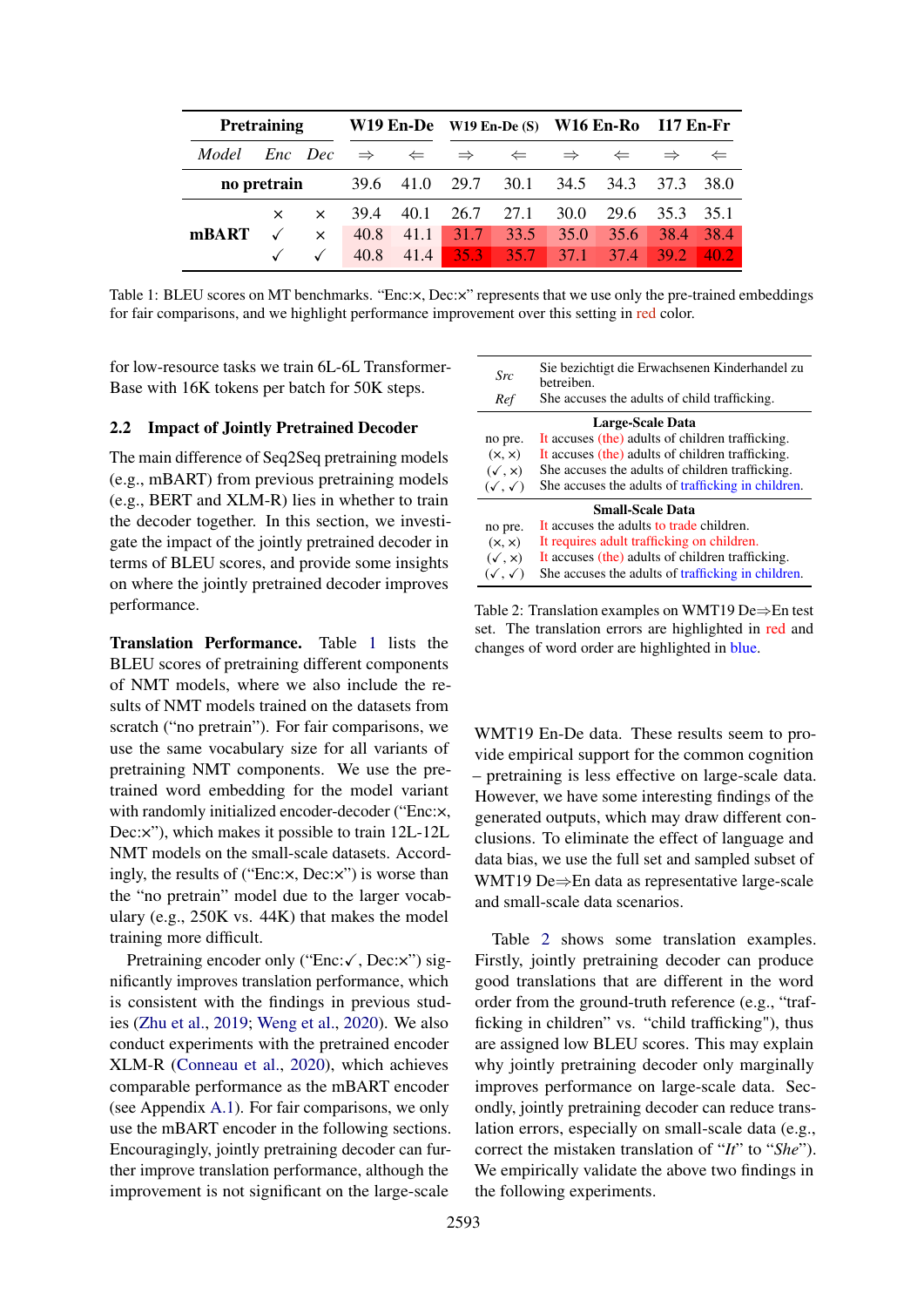<span id="page-3-1"></span>

| Pretrain                | <b>Single</b>        |        | <b>Multiple</b>          |         |  |  |  |  |
|-------------------------|----------------------|--------|--------------------------|---------|--|--|--|--|
|                         | Λ<br><b>BLEU</b>     |        | <b>BLEU</b>              |         |  |  |  |  |
| <b>Large-Scale Data</b> |                      |        |                          |         |  |  |  |  |
| no pretrain             | 39.5                 |        | 77.1                     |         |  |  |  |  |
| (x, x)                  | 38.6                 | $-0.9$ | 75.7                     | $-1.4$  |  |  |  |  |
| $(\checkmark, x)$       | 39.5                 | $+0.0$ | 77.8                     | $+0.7$  |  |  |  |  |
| $(\sqrt{}, \sqrt{})$    | 39.9                 | $+0.4$ | $79.1^{\text{\text{m}}}$ | $+2.0$  |  |  |  |  |
| <b>Small-Scale Data</b> |                      |        |                          |         |  |  |  |  |
| no pretrain             | 27.0                 |        | 53.1                     |         |  |  |  |  |
| (x, x)                  | 27.0                 | $+0.0$ | 52.3                     | $-0.8$  |  |  |  |  |
| $(\checkmark, \times)$  | 32.3                 | $+5.3$ | 63.4                     | $+10.3$ |  |  |  |  |
| $(\sqrt{}, \sqrt{})$    | $35.3$ <sup>th</sup> | $+8.3$ | 69.1↑                    | $+16.0$ |  |  |  |  |

Table 3: BLEU scores on  $En \Rightarrow De$  testset with single and multiple references. " $\uparrow$ " denotes significantly better (with  $p < 0.01$ ) than No mBART pretraining.

<span id="page-3-2"></span>

| Pretrain |          |    | Large             |                     | Small |    |    |
|----------|----------|----|-------------------|---------------------|-------|----|----|
| Enc      | Dec      | Ut |                   | $Mt$ $Dt$ $Ut$ $Mt$ |       |    | Ot |
| ×        | ×        |    | 9                 | $\Omega$            | 25    | 45 |    |
| √        | $\times$ | 3  | 3                 | $\Omega$            | ┑     | 21 |    |
|          |          |    | $\mathbf{\Omega}$ | 0                   | 3     | 15 |    |

Table 4: Human evaluation of mBART pretrained NMT models in terms of under-translation (Ut), mistranslation (Mt), and over-translation (Ot) errors.

Impact on Translation Diversity. We follow [Du et al.](#page-8-11) [\(2021\)](#page-8-11) to better evaluate the translation quality for different word orders using multiple references. We use the test set released by [Ott et al.](#page-8-12) [\(2018\)](#page-8-12), which consists of 10 human translations for 500 sentences taken from the WMT14  $En \Rightarrow De$  test set. As shown in Table [3,](#page-3-1) the pretrained decoder achieves more significant improvement in all cases when measured by multiple references. These results provide empirical support for our claim that jointly pretraining decoder produces more diverse translations with different word orders, which can be better measured by multiple references. These results may renew our cognition of pretraining, that is, *they are also effective on large-scale data when evaluated more accurately*.

Impact on Adequacy. We conduct a human evaluation to provide a more intuitive understanding of how jointly pre-training decoder improves translation quality. Specifically, we ask two annotators to annotate under-translation, mis-translation and over-translation on 100 sentences randomly sampled from WMT19 De $\Rightarrow$ En test set. As listed in Table [4,](#page-3-2) inheriting the pretrained decoder re-

<span id="page-3-4"></span>

Figure 1: Word distributions of English corpora from general domain (i.e., CC data) and in-domain (i.e., WMT19 En-De news domain), respectively. The word frequency is normalized and reported in log-scale.

duces more translation errors on small data than on large data, which is consistent with the results of BLEU score in Table [1.](#page-2-1) Interestingly, inheriting only the pretrained encoder introduces more over-translation errors on small data, which can be solved by combining the pretrained decoder. One possible reason is that inheriting only the pretrained encoder excessively enlarges the impact of source context.[2](#page-3-3) This problem does not happen on large data, since the large amount of in-domain data can balance the relation between encoder and decoder to accomplish the translation task well.

# <span id="page-3-0"></span>2.3 Pretraining-and-Finetuning Discrepancy

Although Seq2Seq pretraining consistently improves translation performance across data scales, we find several side effects of Seq2Seq pretraining due to the discrepancy between pretraining and finetuning. In this section, we present two important discrepancies: *domain discrepancy* and *objective discrepancy*. Unless otherwise stated, we report results on WMT19 En-De test set using small data.

#### 2.3.1 Domain Discrepancy

Seq2Seq pretraining model is generally trained on general domain data while the downstream translation models are trained on specific domains (e.g., news). Such a domain discrepancy requires more efforts for the finetuned models to adapt the knowledge in pretrained models to the target in-domain. We empirically show the domain discrepancy in terms of lexical distribution and domain classifier.

Lexical Distribution in Training Data. Inspired by lexicon distribution analysis [\(Ding et al.,](#page-8-13)

<span id="page-3-3"></span> $2$ [Tu et al.](#page-9-3) [\(2017a\)](#page-9-3) showed that more impact of source context leads to over-translation errors.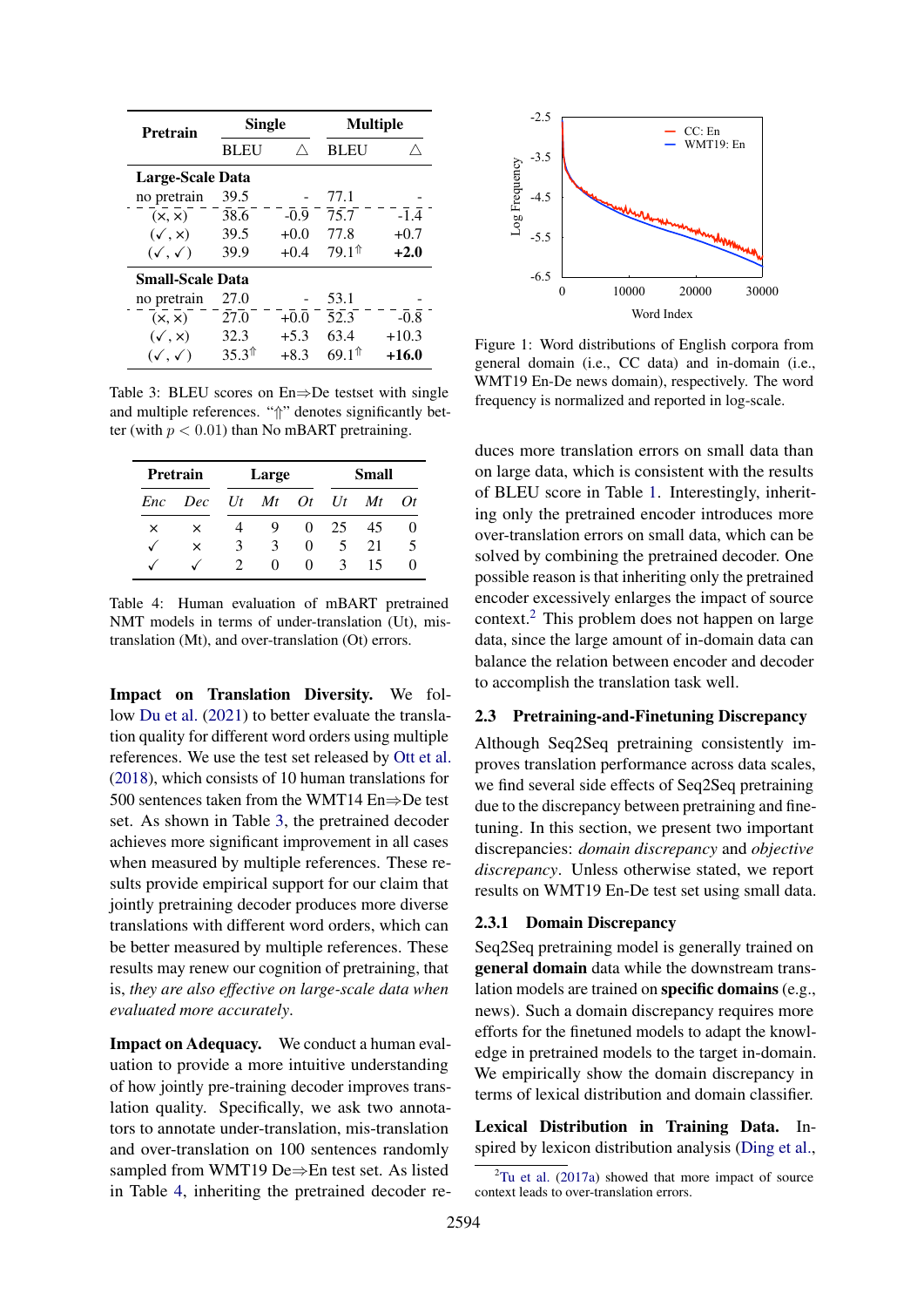<span id="page-4-0"></span>

| <b>Set</b> | En⇒De | De $\Rightarrow$ En |
|------------|-------|---------------------|
| Source     | 77.5  | 73.7                |
| Target     | 71.0  | 75.4                |

Table 5: Ratio of sentences in WMT19 En-De test sets that are classified as WMT news domain.

[2021\)](#page-8-13), we first plot the word distributions of English corpora from general domain (i.e., CC data) and in-domain (i.e., WMT19 En-De news domain) to study their difference at the lexicon level. The words are ranked according to their frequencies in the WMT19 En-De training data. As shown in Figure [1,](#page-3-4) we observe a clear difference between WMT news data and CC data in the long tail region, which is supposed to carry more domain-specific information. Accordingly, there will be a domain shift from pretraining to finetuning.

Domain Classifier for Test Data. We further demonstrate that the test data also follows a consistent domain as the training data. To distinguish general domain and in-domain, we build a domain classifier based on the WMT19 En-De training data and the CC data. We select a subset from the WMT training data with some trusted data [\(Wang et al.,](#page-9-4) [2018;](#page-9-4) [Jiao et al.,](#page-8-14) [2020b,](#page-8-14) [2022\)](#page-8-15), which includes 22404 sample from WMT newstest2010-2017 (see Appendix [A.2](#page-0-2) for details). Specifically, we select 1.0M samples from the WMT training data and the CC data, respectively, to train the domain classifier. The newstest2018 is combined with an equally sized subset of CC data for validation. We adopt the domain classifier to classify each sample in the test sets of WMT19 En-De. As shown in Table [5,](#page-4-0) most of the sentences (e.g., 70% - 80%) are recognized as WMT news domain, which demonstrates the domain consistency between the training data and test data in the downstream tasks.

# 2.3.2 Objective Discrepancy

The learning objective discrepancy between Seq2Seq pretraining and NMT training is that NMT learns to translate a sentence from one language to another, while Seq2Seq pretraining learns to reconstruct the input sentence [\(Liu et al.,](#page-8-8) [2021\)](#page-8-8). In this section, we study the side effects of the objective discrepancy by evaluating the predicting behaviors that are highly affected by the learning objective.

Model Uncertainty. We follow [Ott et al.](#page-8-12) [\(2018\)](#page-8-12) to analyze the model's uncertainty by computing

<span id="page-4-1"></span>

Figure 2: Per-token generation probability on the test set of WMT19 En $\Rightarrow$ De (S). Higher probabilities are expected for the groundtruth references (a), and lower probabilities are expected for the distractors (b).

the average probability at each time step across a set of sentence pairs. To evaluate the capability of LM modeling on the target language, we also follow [Wang and Sennrich](#page-9-5) [\(2020\)](#page-9-5) to consider a set of "distractor" translations, which are random sentences from the CC data that match the corresponding reference translation in length. Figure [2](#page-4-1) plots model uncertainties for both references (*Y* ) and distractors  $(Y)$ . We find that jointly pretraining decoder significantly improves model certainty after the first few time steps (Figure [2a](#page-4-1)). As for the distractors, pretraining encoder only results in certainties even lower than training from scratch (Figure [2b](#page-4-1)), which suggests that the corresponding NMT model is more dominated by the source context. It reconfirms the finding in our human evaluation (Table [4\)](#page-3-2). In contrast, jointly pretraining decoder leads to a significant improvement of certainties, suggesting that the pretrained decoder tends to induce the over-estimation issue of NMT models. A possible reason is that Seq2Seq pretraining does not establish the connection between languages, such that its strong capability of LM modeling still recognizes the distractor as a valid target sentence even though it is mismatched with the source sentence in semantics.

Hallucination under Perturbation. One translation problem associated with over-estimation is hallucination [\(Wang and Sennrich,](#page-9-5) [2020\)](#page-9-5), where NMT models generate fluent translation but is unrelated to the input. In this section, we follow [Lee et al.](#page-8-16) [\(2018\)](#page-8-16) to evaluate the model's tendency of generating hallucination under noisy input, to which NMT models are highly sensitive [\(Be](#page-8-17)[linkov and Bisk,](#page-8-17) [2018\)](#page-8-17). Specifically, we employ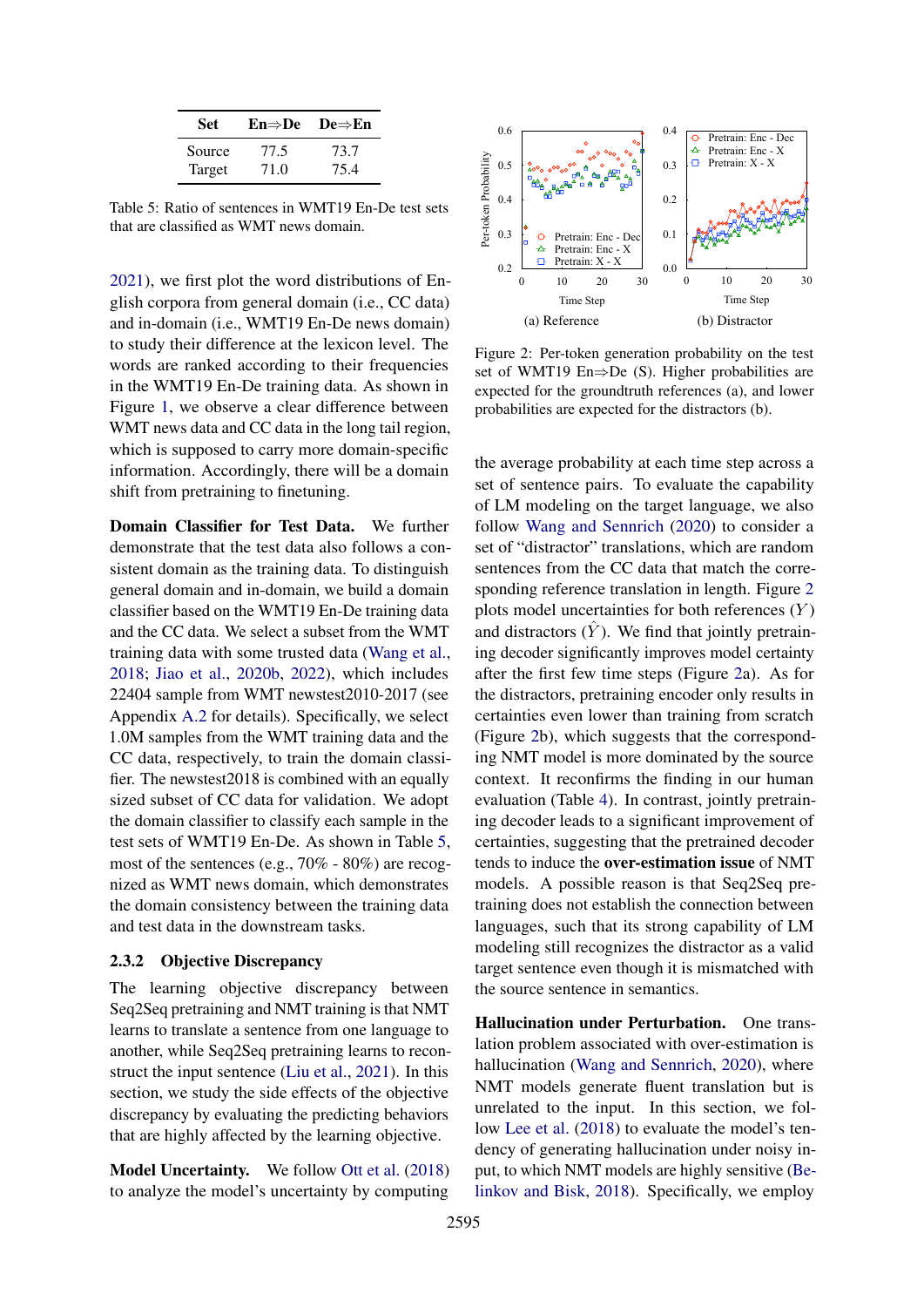<span id="page-5-1"></span>

| <b>Pretrain</b> |          | $FPI(\%)$                                    |     | $RSM(\%)$                   |      |  |
|-----------------|----------|----------------------------------------------|-----|-----------------------------|------|--|
|                 |          | <i>Enc Dec</i> $\triangle_{\text{BLEU}}$ HUP |     | $\triangle_{\mathrm{BLEU}}$ | HUP  |  |
| ×               | $\times$ | $-1.3$                                       | 0.5 | $-8.8$                      | 2.4  |  |
|                 | ×        | $-0.3$                                       | 0.5 | $-8.3$                      | 0.5  |  |
|                 |          | $-3.2$                                       | 7.8 | $-17.8$                     | 15.5 |  |

Table 6: BLEU change of model performance under perturbed inputs over the standard inputs, and hallucinations under perturbation (HUP) score.

<span id="page-5-2"></span>

| Pretrain |          |      | BLEU | Copy (%) |       |  |
|----------|----------|------|------|----------|-------|--|
| Enc      | - Dec    |      | 100  |          | 100   |  |
| ×        | $\times$ | 26.7 | 26.6 | 12.9     | 13.9  |  |
|          | $\times$ | 31.7 | 31.6 | 12.7     | 12.9  |  |
|          |          | 35.3 | 33.5 | 13.2     | -19.4 |  |

Table 7: Beam search degradation and ratio of copying tokens in translation outputs.

two different perturbation strategies: (1) First position insertion (FPI) that inserts a single additional input token into the source sequence, which can completely divorce the translation from the input sentence [\(Lee et al.,](#page-8-16) [2018\)](#page-8-16). (2) Random span masking (RSM) that simulates the noisy input in the Seq2Seq pretraining of mBART [\(Liu et al.,](#page-8-6) [2020\)](#page-8-6). We follow [Lee et al.](#page-8-16) [\(2018\)](#page-8-16) to count a translation as hallucination under perturbation (HUP) when: (1) BLEU between reference sentence and translation of unperturbed sentence is bigger than 5 and (2) BLEU between the translation of perturbed sentence and the translation of unperturbed sentence is lower than 3. We calculate the percentage of hallucination as the HUP score. Table [6](#page-5-1) lists the BLEU change and HUP score for the perturbed inputs. As expected, jointly pretraining decoder is less robust to perturbed inputs (more decline of BLEU scores), and produces more hallucinations than the other two model variants.

Beam Search Problem. One commonly-cited weakness of NMT model is the beam search problem, where the model performance declines as beam size increases [\(Tu et al.,](#page-9-6) [2017b\)](#page-9-6). Previous studies demonstrate that over-estimation is an important reason for the beam search problem [\(Ott](#page-8-12) [et al.,](#page-8-12) [2018;](#page-8-12) [Cohen and Beck,](#page-8-18) [2019\)](#page-8-18). We revisit this problem for NMT models with Seq2Seq pretraining, as shown in Table [7.](#page-5-2) We also list the ratio of copying tokens in translation outputs (i.e., directly copy source words to target side without

translation) for different beam sizes, which has been shown as a side effect of Seq2Seq pretraining models [\(Liu et al.,](#page-8-8) [2021\)](#page-8-8). As seen, jointly pretraining decoder suffers from more serious beam search degradation problem, which reconfirms the connection between beam search problem and overestimation. In addition, larger beam size introduces more copying tokens than the other model variants (i.e., 19.4 vs. 13.9, 12.9), which also links copying behaviors associated with Seq2Seq pretraining to the beam search problem.

## <span id="page-5-0"></span>3 Improving Seq2Seq Pretraining

#### 3.1 Approach

To bridge the above gaps between Seq2Seq pretraining and finetuning, we introduce *in-domain pretraining* and *input adaptation* to improve the translation quality and model robustness.

In-Domain Pretraining. To bridge the domain gap, we propose to continue the training of mBART [\(Liu et al.,](#page-8-6) [2020\)](#page-8-6) on the in-domain monolingual data. Specifically, we first remove spans of text and replace them with a mask token. We mask 35% of the words in each sentence by random sampling a span length according to a Poisson distribution ( $\lambda = 3.5$ ). We also permute the order of sentences within each instance. The training objective is to reconstruct the original sentence at the target side. We expect the in-domain pretraining to reduce the domain shift by re-pretraining on the in-domain data, which is more similar in data distribution with the downstream translation tasks.

Input Adaptation in Finetuning. To bridge the objective gap and improve the robustness of models, we propose to add noises (e.g., mask, delete, permute) to the source sentences during finetuning, and keep target sentences as original ones. Empirically, we add noises to 10% of the words in each source sentence, and combine the noisy data with the clean data by the ratio of 1:9, which are used to finetune the pretraining model. We expect the introduction of perturbed inputs in finetuning can help to better transfer the knowledge from pretrained model to the finetuned model, thus alleviate over-estimation and improve the model robustness.

#### 3.2 Experimental Results

Main Results on Translation Performance and Robustness. The main results are listed in Table [8.](#page-6-0) We report the results of input adaptation, in-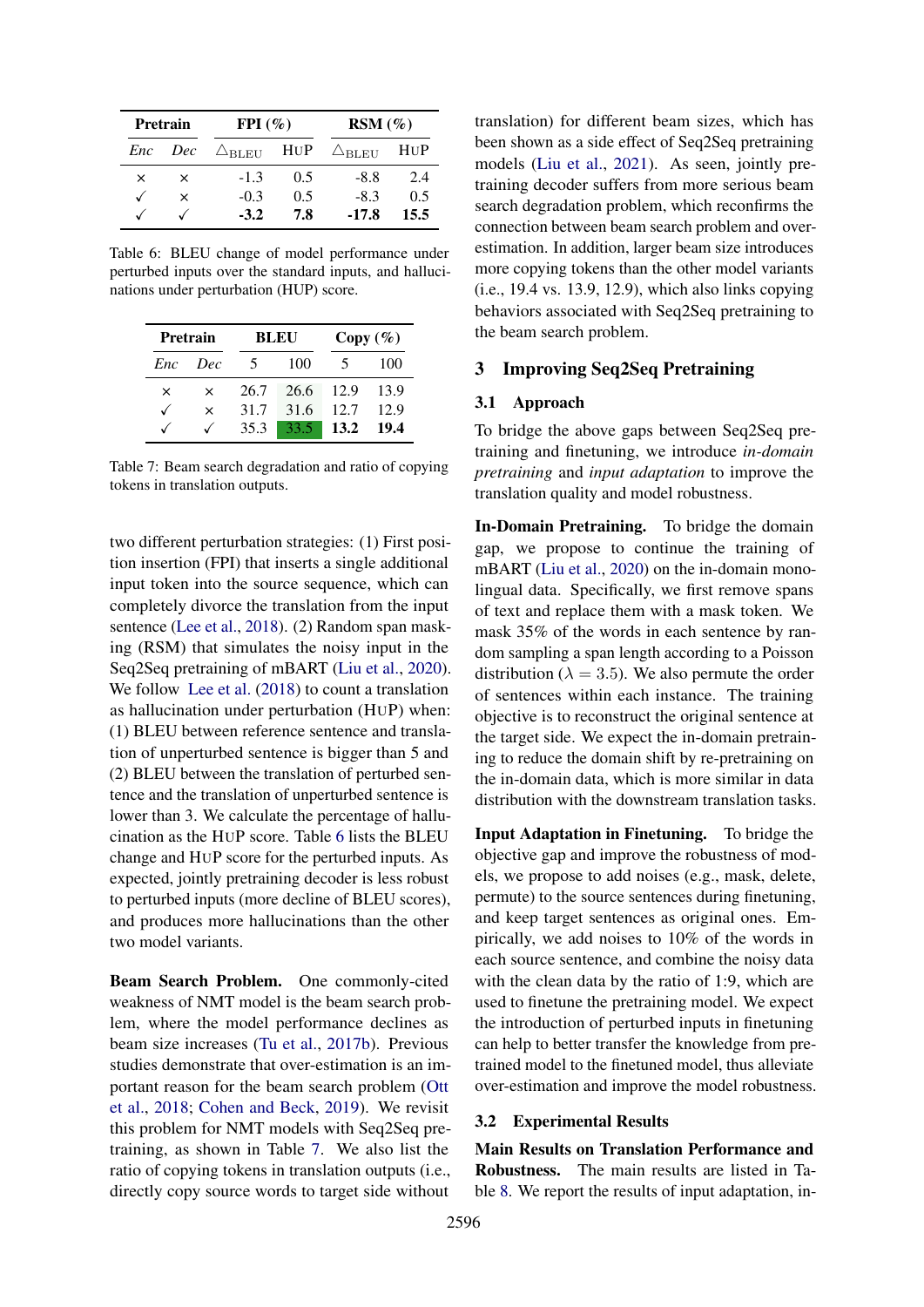<span id="page-6-0"></span>

| Approach        | W19 En $\Rightarrow$ De |     | W19 En $\Rightarrow$ De (S) |      | W16 En $\Rightarrow$ Ro |     | 117 En $\Rightarrow$ Fr |     |
|-----------------|-------------------------|-----|-----------------------------|------|-------------------------|-----|-------------------------|-----|
|                 | <b>BLEU</b>             | HUP | <b>BLEU</b>                 | HUP  | <b>BLEU</b>             | HUP | <b>BLEU</b>             | HUP |
| <b>Baseline</b> | 39.4                    | 2.6 | 26.7                        | 2.4  | 30.0                    | 1.1 | 35.3                    | 1.6 |
| General         | 40.8                    | 3.3 | 35.3                        | 15.5 | 37.1                    | 6.5 | 39.2                    | 7.8 |
| + Input Adapt   | 40.8                    | 2.7 | 35.6                        | 5.7  | 37.2                    | 2.4 | 39.4                    | 1.5 |
| + In-Domain     | 42.2                    | 9.2 | 36.4                        | 10.4 | 38.0                    | 8.2 | 39.9                    | 5.5 |
| + Input Adapt   | 41.3                    | 4.1 | 36.1                        | 3.6  | 37.8                    | 2.9 | 40.1                    | 3.0 |
|                 |                         |     |                             |      |                         |     |                         |     |
|                 | W19 De⇒En               |     | W19 De $\Rightarrow$ En (S) |      | W16 Ro $\Rightarrow$ En |     | 117 Fr $\Rightarrow$ En |     |
| Approach        | <b>BLEU</b>             | HUP | <b>BLEU</b>                 | HUP  | BLEU                    | HUP | <b>BLEU</b>             | HUP |
| <b>Baseline</b> | 40.1                    | 2.8 | 27.1                        | 1.3  | 29.6                    | 1.3 | 35.1                    | 1.7 |
| General         | 41.4                    | 7.7 | 35.7                        | 4.9  | 37.4                    | 6.0 | 40.2                    | 4.7 |
| + Input Adapt   | 41.2                    | 2.6 | 35.9                        | 2.8  | 37.1                    | 3.5 | 40.7                    | 2.5 |
| + In-Domain     | 41.3                    | 8.2 | 36.9                        | 7.4  | 38.1                    | 7.7 | 41.1                    | 4.2 |

Table 8: BLEU and HUP scores of our approaches for downstream translation tasks.

<span id="page-6-1"></span>

| Approach        | W19 En-De   |        | $W19$ En-De $(S)$ |         |  |
|-----------------|-------------|--------|-------------------|---------|--|
|                 | <b>BLEU</b> |        | BLEU              |         |  |
| <b>Baseline</b> | 75.7        |        | 52.3              |         |  |
| General         | 79.1        | $+3.4$ | 69.1              | $+16.8$ |  |
| + Input Adapt   | 79.2        | $+3.5$ | 71.7              | $+19.4$ |  |
| + In-Domain     | 80.1        | $+4.4$ | 73.7              | $+21.4$ |  |
| + Input Adapt   | 79 8        | $+41$  | 75.6              | $+23.3$ |  |

Table 9: BLEU scores with multiple references.

domain pretraining, and the combination of these two approaches, respectively. For input adaptation, it achieves comparable translation quality as the general domain pretrained model and significantly reduces the ratio of HUP, indicating the enhancement of model robustness. In-domain pretraining generally improves the translation quality but does not make the model more robust. On the contrary, it may increase the ratio of HUP in some cases (e.g.,  $En \Rightarrow Ro$  5.6 vs. 8.2). Conducting input adaptation right after in-domain pretraining will combine the advantages of these two approaches, and improve both the translation quality and model robustness. The effectiveness of our approaches, especially input adaptation, is more significant when evaluated with multiple references, as shown in Table [9.](#page-6-1)

In-Domain Only. Given the promising performance of in-domain pretraining, we investigate whether pretraining on in-domain data only can also obtain significant improvement. We report the results in Table [10.](#page-6-2) We can observe that pretrain-

<span id="page-6-2"></span>

|                         |               |              | Approach W19 En-De (S) W16 En-Ro |        |  |
|-------------------------|---------------|--------------|----------------------------------|--------|--|
|                         | $\Rightarrow$ | $\leftarrow$ | $\Rightarrow$                    | ⇐      |  |
| Baseline 26.7           |               | 27.1         | 30.0                             | - 29.6 |  |
| In-Domain $35.2$ $35.7$ |               |              | 36.1 36.3                        |        |  |

Table 10: BLEU scores of in-domain pretraining only.

ing solely on the in-domain data can improve the translation performance noticeably over the models without pretraining. However, the improvement is less competitive than the pretrained mBART25 (e.g., En $\Rightarrow$ Ro: 36.1 v.s. 37.1 in Table [8\)](#page-6-0), which may result from the much larger scale of multilingual data used in general pretraining.

## 3.3 Analysis

We provide some insights into how our approach improves model performance over general pretraining. We report results on WMT19  $En \Rightarrow De$  test set using small-scale data.

Narrowing Domain Gap. Since the difference of lexical distribution between general domain and in-domain data mainly lies in the long tail region (see Figure [1\)](#page-3-4), we study how our approach performs on low-frequency words. Specifically, we calculate the word accuracy of the translation out-puts for WMT19 En-De (S) by the compare-mt<sup>[3](#page-6-3)</sup> tool. We follow previous studies [\(Wang et al.,](#page-9-7) [2021;](#page-9-7) [Jiao et al.,](#page-8-19) [2021\)](#page-8-19) to divide words into three

<span id="page-6-3"></span><sup>3</sup> <https://github.com/neulab/compare-mt>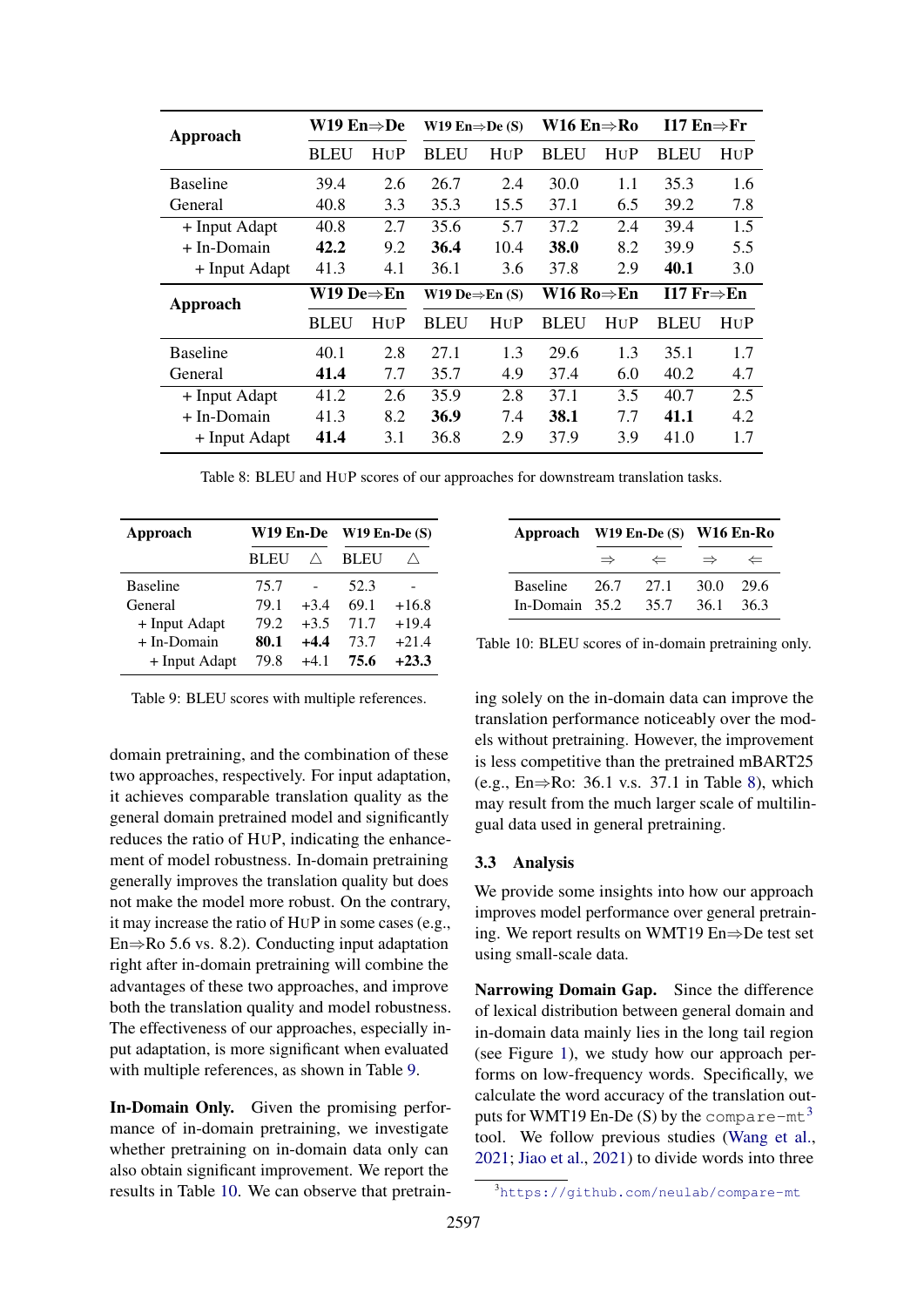<span id="page-7-0"></span>

| Approach        | <b>Frequency</b> |              |      |  |  |  |
|-----------------|------------------|--------------|------|--|--|--|
|                 |                  | Low Med High |      |  |  |  |
| <b>Baseline</b> | 36.8             | 453          | 57.5 |  |  |  |
| General         | 44.5             | 543          | 642  |  |  |  |
| + In-Domain     | 46.2             | 543          | 64 9 |  |  |  |

Table 11: F-measures of word prediction for different frequencies that are calculated in the bilingual data.  $\mathbf{1}$ ter frequencies that are calculated in the bilingual data.  $\mathbf{1}$  $te$ 11 111 *2111* 2111 21111

categories based on their frequency in the bilingual data, including High: the most 3,000 frequent words; Medium: the most 3,001-12,000 frequent words; Low: the other words. Table [11](#page-7-0) lists the results. The improvements on low-frequency words are the major reason for the performance gains of in-domain pretraining, where it outperforms general pretraining on the translation accuracy of low/medium/high- frequency words by 1.7, 0.0, and 0.7 BLEU scores, respectively. These findings confirm our hypothesis that in-domain pretraining can narrow the domain gap with in-domain data, which is more similar in the lexical distribution as the test sets.

Alleviating Over-Estimation. Figure [3](#page-7-1) shows the impact of our approach on model uncertainty. Clearly, our approach successfully alleviates the over-estimation issue of general pretraining in both the groundtruth and distractor scenarios.

Mitigating Beam Search Degradation. We recap the beam search degradation problem with the application of our approaches in Table [12.](#page-7-2) The input adaptation approach can noticeably reduce the performance decline when using a larger beam size (e.g., from -1.8 to -0.9), partially due to a reduction of copying tokens in generated translations (e.g., from 19.4% to 15.3%). Although in-domain pretraining does not alleviate the beam search degradation problem, it can be combined with input adaptation to build a well-performing NMT system.

## 4 Related Work

Pretraining for NMT. Previous pretraining approaches for NMT generally focus on how to effectively integrate pretrained BERT [\(Devlin et al.,](#page-8-0) [2019\)](#page-8-0) or GPT [\(Radford et al.,](#page-8-20) [2019\)](#page-8-20) to NMT models. For example, [Yang et al.](#page-9-8) [\(2020\)](#page-9-8) propose a concerted training framework, and [Weng et al.](#page-9-2) [\(2020\)](#page-9-2) propose a dynamic fusion mechanism and a distillation paradigm to acquire knowledge from BERT and GPT. In this work, we aim to provide a better

<span id="page-7-1"></span>

Figure 3: Per-token generation probability on WMT19  $En \Rightarrow De(S)$  test set when adopting our approaches.

<span id="page-7-2"></span>

| Approach      |      | BLEU | Copy (%)            |                     |  |
|---------------|------|------|---------------------|---------------------|--|
|               | 5    | 100  | 5                   | 100                 |  |
| General       | 35.3 | 33.5 | 13.2                | 19.4                |  |
| + Input Adapt | 35.6 | 34.7 | $12.5^{\downarrow}$ | $15.3^{\downarrow}$ |  |
| $+$ In-Domain | 36.4 | 33.9 | 12.9                | 19.8                |  |
| + Input Adapt | 36.1 | 35.0 | $12.6\pm$           | $15.6+$             |  |

Table 12: Beam search degradation and "copy" translations when adopting our approaches.

understanding of how Seq2Seq pretraining model works for NMT, and propose a simple and effective approach to improve model performance based on these observations.

Intermediate Pretraining. Our in-domain pretraining approach is related to recent successes on intermediate pretraining and intermediate task selection in NLU tasks. For example, [Ye et al.](#page-9-9) [\(2021\)](#page-9-9) investigate the influence of masking policies in intermediate pretraining. [Poth et al.](#page-8-21) [\(2021\)](#page-8-21) explore to select tasks for intermediate pretraining. Closely related to our work, [Gururangan et al.](#page-8-22) [\(2020\)](#page-8-22) propose to continue the pretraining of ROBERTA [\(Liu et al.,](#page-8-1) [2019\)](#page-8-1) on task-specific data. Inspired by these findings, we employ in-domain pretraining to narrow the domain gap between general Seq2Seq pretraining and NMT training. We also show the necessity of target-side monolingual data on in-domain pretraining (see Appendix [A.3\)](#page-0-3), which has not been studied in previous works of in-domain pretraining.

# 5 Conclusion

In this paper we provide a better understanding of Seq2Seq pretraining for NMT by showing both the benefits and side effects. We propose simple and effective approaches to remedy the side effects by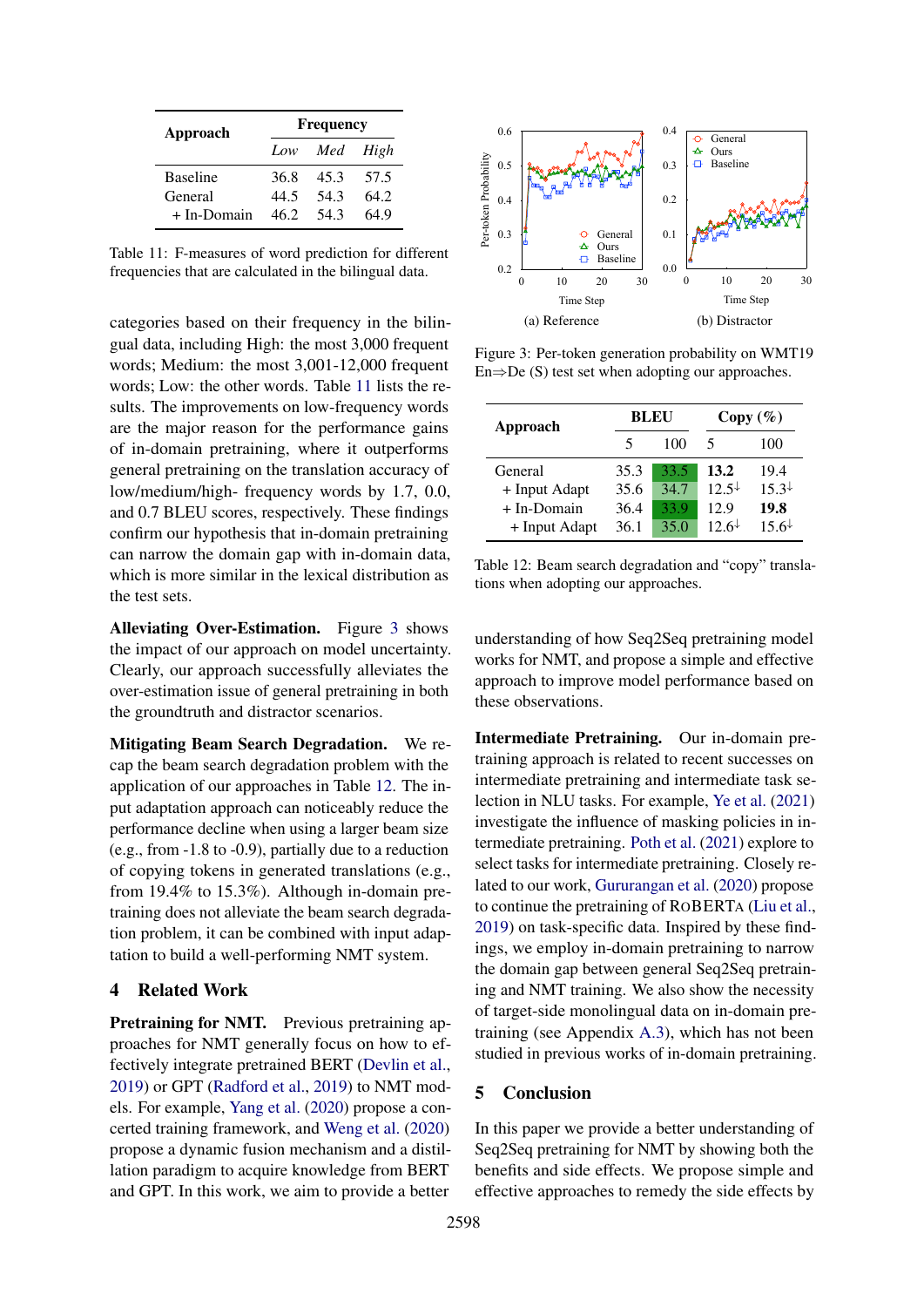bridging the gaps between Seq2Seq pretraining and NMT finetuning, which further improves translation performance and model robustness. Future directions include validating our findings on more Seq2Seq pretraining models and language pairs.

# Acknowledgement

The work described in this paper was supported by the key program of fundamental research from Shenzhen Science and Technology Innovation Commission (No. JCYJ20200109113403826) and the Research Grants Council of the Hong Kong Special Administrative Region, China (CUHK 14210920 of the General Research Fund).

#### References

- <span id="page-8-17"></span>Yonatan Belinkov and Yonatan Bisk. 2018. Synthetic and natural noise both break neural machine translation. In *ICLR*.
- <span id="page-8-18"></span>Eldan Cohen and Christopher Beck. 2019. Empirical analysis of beam search performance degradation in neural sequence models. In *ICML*.
- <span id="page-8-2"></span>Alexis Conneau, Kartikay Khandelwal, Naman Goyal, Vishrav Chaudhary, Guillaume Wenzek, Francisco Guzmán, E. Grave, Myle Ott, Luke Zettlemoyer, and Veselin Stoyanov. 2020. Unsupervised cross-lingual representation learning at scale. In *ACL*.
- <span id="page-8-0"></span>Jacob Devlin, Ming-Wei Chang, Kenton Lee, and Kristina Toutanova. 2019. Bert: Pre-training of deep bidirectional transformers for language understanding. In *NAACL-HLT*.
- <span id="page-8-13"></span>Liang Ding, Longyue Wang, Xuebo Liu, Derek F. Wong, Dacheng Tao, and Zhaopeng Tu. 2021. Understanding and improving lexical choice in nonautoregressive translation. In *Proc. of ICLR*.
- <span id="page-8-11"></span>Cunxiao Du, Zhaopeng Tu, and Jing Jiang. 2021. Order-agnostic cross entropy for non-autoregressive machine translation. In *ICML*.
- <span id="page-8-22"></span>Suchin Gururangan, Ana Marasović, Swabha Swayamdipta, Kyle Lo, Iz Beltagy, Doug Downey, and Noah A. Smith. 2020. Don't stop pretraining: Adapt language models to domains and tasks. In *Proc. of ACL*.
- <span id="page-8-3"></span>Wenxiang Jiao, Michael Lyu, and Irwin King. 2020a. Exploiting unsupervised data for emotion recognition in conversations. In *EMNLP Findings*.
- <span id="page-8-14"></span>Wenxiang Jiao, Xing Wang, Shilin He, Irwin King, Michael Lyu, and Zhaopeng Tu. 2020b. Data rejuvenation: Exploiting inactive training examples for neural machine translation. In *EMNLP*.
- <span id="page-8-15"></span>Wenxiang Jiao, Xing Wang, Shilin He, Zhaopeng Tu, Irwin King, and Michael R Lyu. 2022. [Exploiting in](https://doi.org/10.1109/TASLP.2022.3153269)[active examples for natural language generation with](https://doi.org/10.1109/TASLP.2022.3153269) [data rejuvenation.](https://doi.org/10.1109/TASLP.2022.3153269) *IEEE/ACM TASLP*.
- <span id="page-8-19"></span>Wenxiang Jiao, Xing Wang, Zhaopeng Tu, Shuming Shi, Michael R. Lyu, and Irwin King. 2021. Selftraining sampling with monolingual data uncertainty for neural machine translation. In *ACL/IJCNLP*.
- <span id="page-8-9"></span>Taku Kudo and John Richardson. 2018. SentencePiece: A simple and language independent subword tokenizer and detokenizer for neural text processing. In *Proc. of EMNLP*.
- <span id="page-8-7"></span>Guillaume Lample and Alexis Conneau. 2019. Crosslingual language model pretraining. In *NeurIPS*.
- <span id="page-8-16"></span>Katherine Lee, Orhan Firat, Ashish Agarwal, Clara Fannjiang, and David Sussillo. 2018. Hallucinations in neural machine translation. In *NeurIPS-IRASL*.
- <span id="page-8-5"></span>Mike Lewis, Yinhan Liu, Naman Goyal, Marjan Ghazvininejad, Abdelrahman Mohamed, Omer Levy, Veselin Stoyanov, and Luke Zettlemoyer. 2020. BART: Denoising sequence-to-sequence pretraining for natural language generation, translation, and comprehension. In *Proc. of ACL*.
- <span id="page-8-8"></span>Xuebo Liu, Longyue Wang, Derek F. Wong, Liang Ding, Lidia S. Chao, Shuming Shi, and Zhaopeng Tu. 2021. On the copying behaviors of pre-training for neural machine translation. In *Proc. of ACL*.
- <span id="page-8-6"></span>Yinhan Liu, Jiatao Gu, Naman Goyal, X. Li, Sergey Edunov, Marjan Ghazvininejad, M. Lewis, and Luke Zettlemoyer. 2020. Multilingual denoising pretraining for neural machine translation. *TACL*.
- <span id="page-8-1"></span>Yinhan Liu, Myle Ott, Naman Goyal, Jingfei Du, Mandar Joshi, Danqi Chen, Omer Levy, Mike Lewis, Luke Zettlemoyer, and Veselin Stoyanov. 2019. Roberta: A robustly optimized bert pretraining approach. *arXiv preprint arXiv:1907.11692*.
- <span id="page-8-12"></span>Myle Ott, Michael Auli, David Grangier, and Marc'Aurelio Ranzato. 2018. Analyzing uncertainty in neural machine translation. In *Proc. of ICML*.
- <span id="page-8-10"></span>Matt Post. 2018. A call for clarity in reporting BLEU scores. In *Proceedings of the Third Conference on Machine Translation: Research Papers*.
- <span id="page-8-21"></span>Clifton Poth, Jonas Pfeiffer, Andreas Rücklé, and Iryna Gurevych. 2021. What to pre-train on? efficient intermediate task selection. *arXiv*.
- <span id="page-8-20"></span>Alec Radford, Jeffrey Wu, Rewon Child, David Luan, Dario Amodei, Ilya Sutskever, et al. 2019. Language models are unsupervised multitask learners. *OpenAI blog*.
- <span id="page-8-4"></span>Kaitao Song, Xu Tan, Tao Qin, Jianfeng Lu, and Tie-Yan Liu. 2019. MASS: masked sequence to sequence pre-training for language generation. In *Proc. of ICML*.